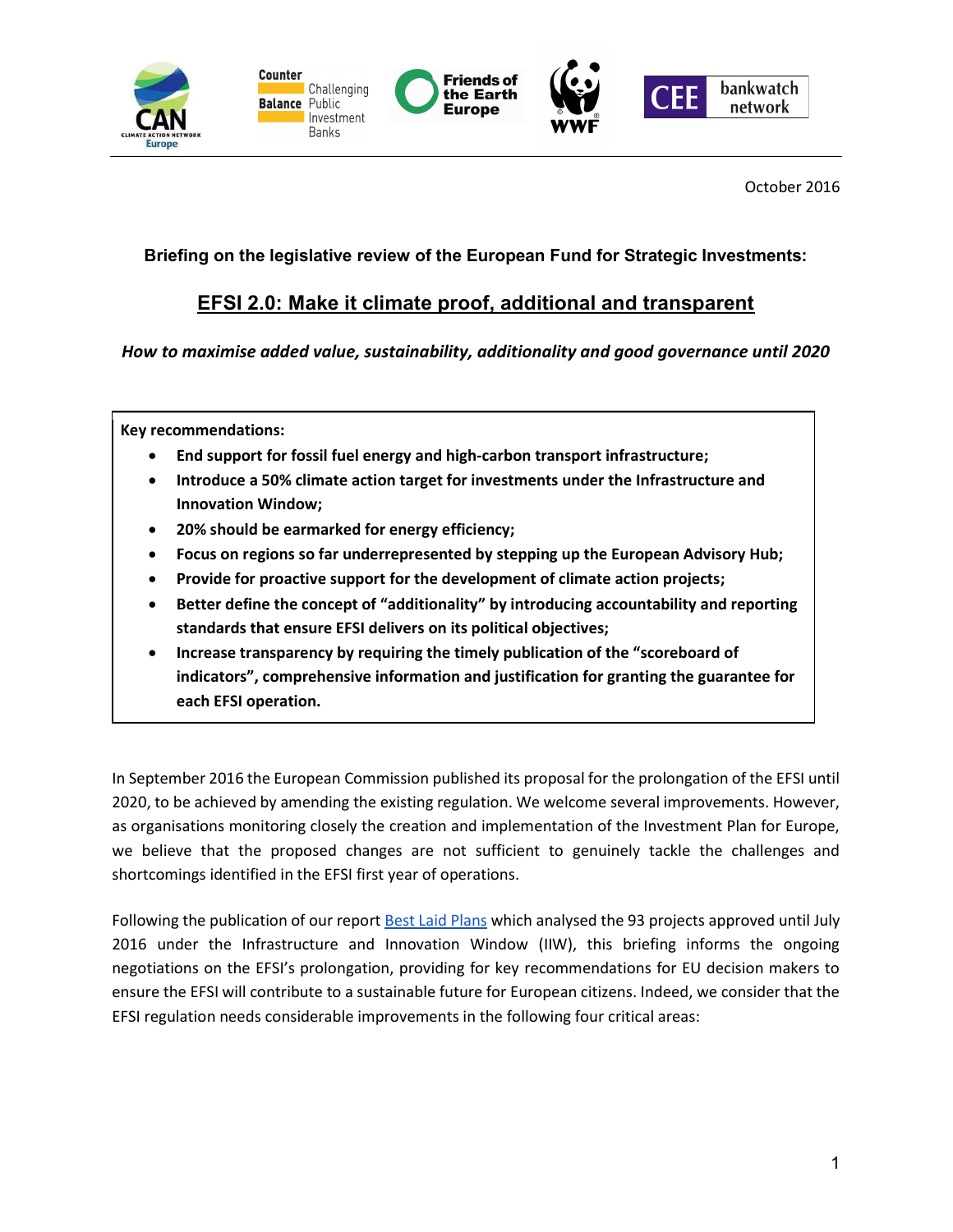

## 1/ The EFSI needs to support sustainable projects and be aligned with EU climate objectives

Despite claims by the European Investment Bank (EIB) and the European Commission that the EFSI is a strong contributor to the fight against climate change, there is a dark side to these its investments, mainly found in two sectors:

• In the energy sector, the EFSI provides significant support (15% of its energy financing) for fossil fuels – in particular gas infrastructure – which has leveraged EUR 1.5 billion in additional investments into fossil fuel infrastructure. Those gas investments take place principally in Italy, Spain and Germany where the potential for renewable alternatives to gas is still underexploited, and at a time when these countries repeatedly make commitments to phase out fossil fuel subsidies<sup>1</sup>. These operations were approved without being scrutinized on the merit of their compliance with the EU 2030 and 2050 climate and energy frameworks. This is of particular concern as the EFSI regulation already explicitly requires alignment with EU's long-term climate goals. Whereas the share of energy efficiency and renewable energy investments in the EFSI's Innovation and Infrastructure Window is substantial (around 30%), all energy efficiency investments happen in just three countries, the UK, France and Finland; and more than 50% of all investments into renewable energy take place in two countries only, the UK and Belgium.

• In the transport sector, 68% of EFSI support benefits high carbon projects (motorways and airports), with a strong focus on motorways via public-private partnerships (PPPs), in particular in 4 western Member States (Germany, the Netherlands, France and the United Kingdom).

These types of investments are a far cry from the innovative and zero-carbon projects that will help Europe meet the objectives of the Paris Agreement and help steer Europe on a sustainable path to build the renewable based, energy efficient and fossil fuels free infrastructure needed.

### Key recommendations:

 $\overline{a}$ 

- The EFSI regulation should exclude all support to fossil fuel infrastructure. At a time of decreasing EU gas consumption for six years in a row and projected reduced gas demand in the medium to long term future, this creates a high risk of sub-optimal investments and carbon stranded assets.
- The EFSI portfolio under the Innovation and Infrastructure Window (IIW) needs to become climate proof. A sound analysis of the climate impact of EFSI projects needs to take place so that high-carbon projects detrimental to reaching EU climate objectives cannot be supported under the EFSI.
- A threshold of at least 50% of EFSI financing under the IIW should be devoted to climate action projects, in order to strengthen the EFSI contribution to EU's climate objectives. The 40% target proposed by the Commission is inappropriate now the Paris Agreement is being ratified. In order

<sup>&</sup>lt;sup>1</sup> For instance in the framework of G7 and G20 proclamations.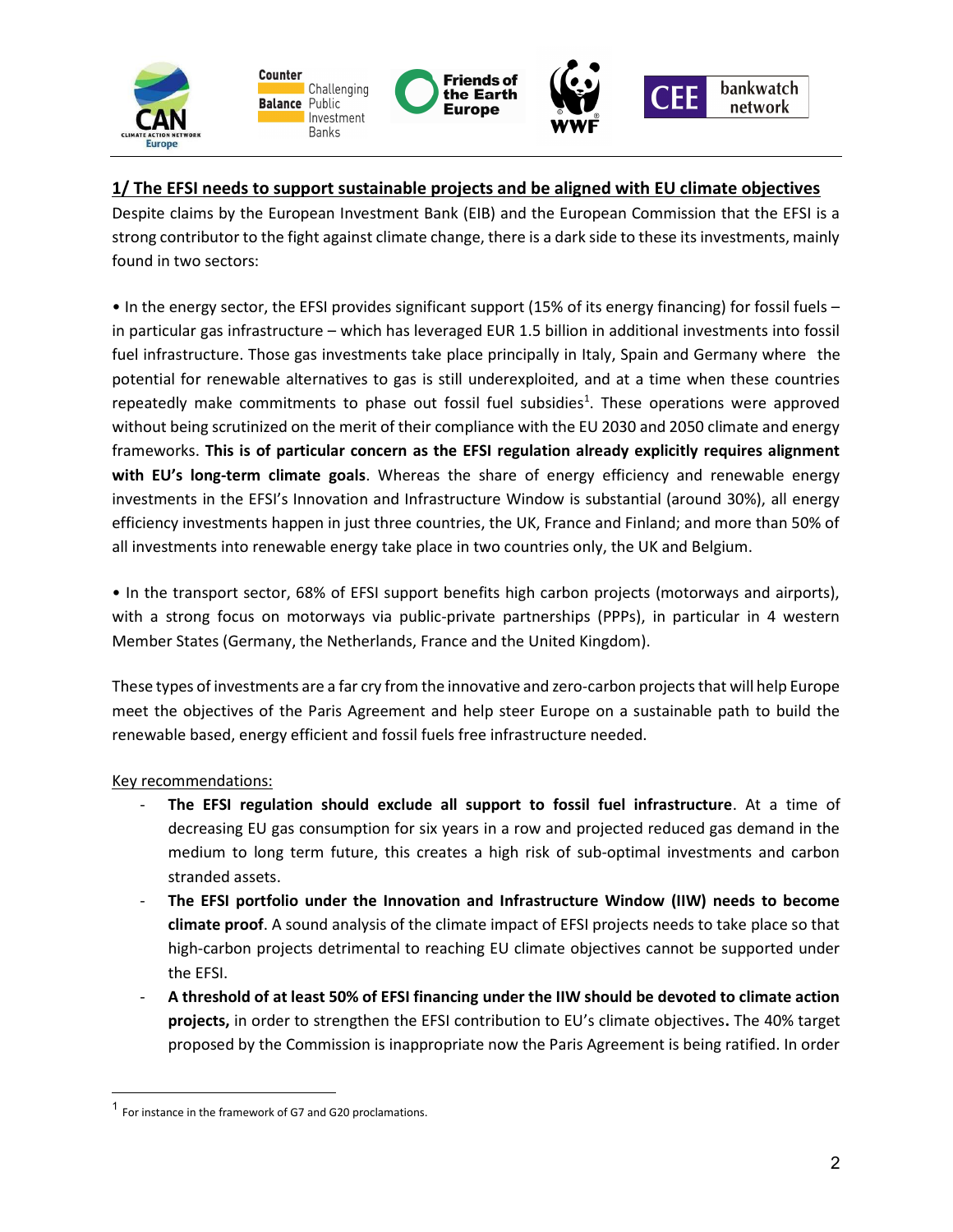

to ensure additionality, such a climate action target for the EFSI should be established separately, in addition to the existing EIB's 25% climate action target applicable for its standard lending.

- However, such earmarking does not guarantee that new investments take place in deprived sectors, especially the critical area of energy efficiency in regions with economies marked by high energy intensity. Therefore, as part of the climate action threshold, at least 20% of EFSI support under IIW should support energy efficiency projects. In this context, the European Investment Advisory Hub (EIAH) should take a proactive approach when it comes to providing for Technical and Project Development Assistance for climate projects, in particular in those areas and markets which are less developed and face various barriers.
- In the transport sector, the EFSI needs to stop supporting motorways. The Commission rightly proposes to end EFSI support for motorways, but adds an exemption for any project in the Cohesion countries. Such an exception cannot be justified: it contradicts the European Strategy for low-emission mobility. Cohesion countries and less-developed regions are precisely the place where public funding for transport infrastructure most needs to be aligned with climate goals. Funds need to be re-directed to achieve GHG emission cuts in the transport sector, such as reducing transport needs, promoting public transport, shifting away from fossil fuel-based transport and research and innovation for low-emission mobility.
- For airports, the EFSI regulation needs to be aligned with the regulation of the European Regional Development Fund (ERDF), to ensure consistency: EFSI support based on the EU budget (Horizon 2020) should not be used to support projects that are banned in another EU budget fund. The ERDF regulation (Art 3) bans support for airports (with exemptions).

# 2/ Re-balancing the geographical scope of EFSI to better support cohesion objectives and address real market failures

Just three Western European countries benefited from more than half of EFSI Infrastructure and Innovation Window operations by volume (52%): the United Kingdom, Italy and France. While the EFSI is required to contribute to the EIB's cohesion objective and complement the support from the European Structural and Investment Funds (ESIF - part of the EU Budget), it is puzzling that the Central and Eastern European EU Member States - where most territories are less-developed regions - attracted only 12% of EFSI guarantees so far, which is worse than in conventional EIB lending without EFSI.

### Key recommendations:

- Ensuring diverse sectoral coverage in those currently neglected EU Member states should be a matter of special attention since several general EFSI objectives have not been supported at all in Central and Eastern Europe . Those include crucial sectors for modernizing economies such as Research, Development and Innovation for clean energy, communication technologies or the circular economy.
- Given that those countries are receiving significant financial resources from the European Structural and Investment Funds (ESIF), a combination of ESIF with EFSI should open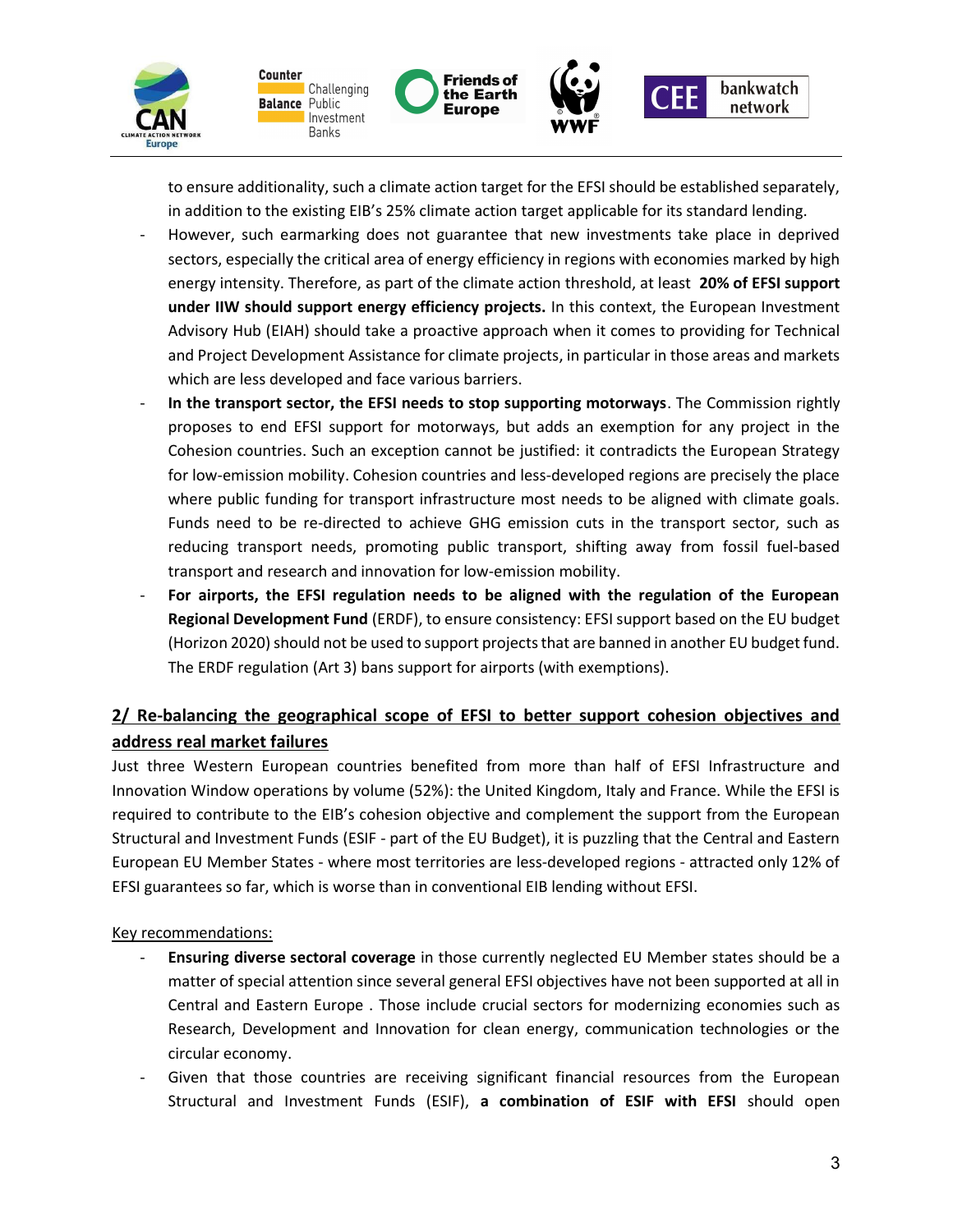

opportunities to develop sustainable and viable projects in innovative areas of the economy which have not been well funded in the past.

- Specifically, the EFSI should further promote energy efficiency projects in countries with relatively higher energy intensity of economies.
- The Commission's proposal to define all "cross-border" projects as "additional" and thus making any cross border infrastructure project eligible for EFSI support undermines the essence of additionality and hands-out a blank cheque for any fossil fuel or high-carbon infrastructure without assessing the project's merits. This provision needs to be taken out of the regulation.

### 3/ Time to enhance EFSI additionality and stop business as usual

EFSI has been established as a distinctive pipeline, separated from and additional to the EIB's standard operations with the aim to finance new investments that otherwise would not be carried out. However, by July 2016 the EFSI's additionality to the energy system transformation and sustainability of the transport sector has rather been minimal, crowding out the EIB standard financing for renewable energy.

#### Key recommendations:

- The EFSI 2.0 regulation needs to require that for all operations additionality is substantiated and verifiable. The additionality requirement cannot be reached by simply calling on a higher risk profile of selected operations. The mere nature of projects needs to be considered, including their sustainable job creation or positive environmental impacts potential. In the case of PPPs for motorways in Western Europe, the EIB made clear that what it deems "risky" is simply the financial instrument used (a PPP scheme). The risk profile of the EFSI operation, whether it is characterised by the risky nature of the project itself or the nature of financial instrument used, shall not satisfy the requirement of providing additionality defined as support to such operations which address concrete market failure and which could not have been carried out by the bank without EFSI. In this context, the classification of projects according to the risk profile of EIB's "Special Activities" shall not automatically grant the status of "additional". Stronger justification of EFSI projects needs to take place in relation to existing failures in the market conditions preventing valuable - from the EU policy point of view – projects to be carried out. At the time being, this is not the case as the EFSI follows the same geographical pattern as EIB standard operations, supporting the same type of projects.
- The "scoreboard of indicators" the 4-pillar assessment done during project appraisal should function as a priority setting tool for the EFSI portfolio as a whole.
- Additionality should also be linked to the innovative nature of projects and their potentially longer-term and higher risk financing needs. The proactive development of investment platforms aiming to bundle e.g. smaller scale energy efficiency platforms, or the support for new types of clients like community energy initiatives should be prioritised.